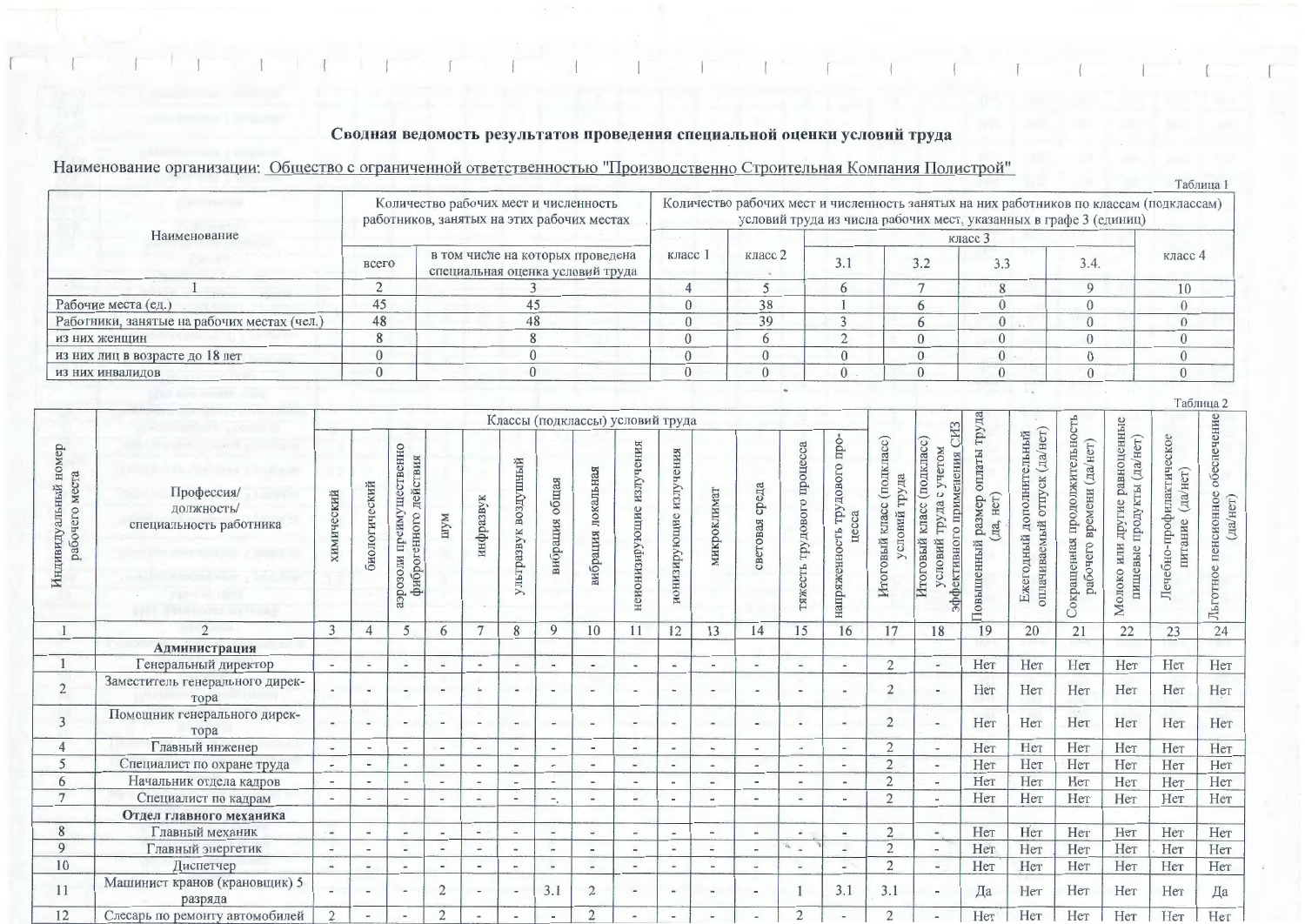|                    | 5 разряда                                                           |                       |                          |                          |                          |                          |                          |                          |                          |                          |                          |                          |                          |                          |                          |                |                |     |     |     |     |     |     |
|--------------------|---------------------------------------------------------------------|-----------------------|--------------------------|--------------------------|--------------------------|--------------------------|--------------------------|--------------------------|--------------------------|--------------------------|--------------------------|--------------------------|--------------------------|--------------------------|--------------------------|----------------|----------------|-----|-----|-----|-----|-----|-----|
| 13                 | Водитель-экспедитор                                                 | $\overline{2}$        | $\blacksquare$           | $\omega$                 | $\overline{2}$           |                          |                          | $\overline{2}$           | $\overline{2}$           |                          | ٠                        | $\overline{a}$           | $\overline{\phantom{a}}$ | $\overline{\phantom{a}}$ | 2                        | $\overline{2}$ |                | Her | Her | Her | Нет | Her | Нет |
| 14                 | Водитель-экспедитор                                                 | $\overline{2}$        | $\overline{\phantom{a}}$ | $\overline{\phantom{a}}$ | $\overline{2}$           |                          |                          | $\overline{2}$           | $\overline{2}$           | $\blacksquare$           | $\blacksquare$           | $\blacksquare$           | $\frac{1}{2}$            | $\blacksquare$           | $\overline{2}$           | $\overline{2}$ | $\blacksquare$ | Her | Her | Нет | Нет | Her | Нет |
| 15                 | Водитель погрузчика                                                 | $\overline{2}$        | $\sim$                   | $\blacksquare$           | $\overline{2}$           | $\sim$                   | $\sim$                   | $\overline{2}$           | $\overline{2}$           | $\omega$                 | $\sim$                   | $\sim$                   | $\overline{\phantom{a}}$ | $\overline{\phantom{a}}$ | $\overline{2}$           | $\overline{2}$ | $\rightarrow$  | Her | Her | Her | Her | Her | Нет |
| 16                 | Электромонтер по ремонту и<br>обслуживанию электрооборудо-<br>вания |                       | $\overline{\phantom{a}}$ | $\overline{\phantom{a}}$ | $\overline{2}$           |                          | $\overline{\phantom{0}}$ | $\sim$                   | $\mathbf{2}$             | $\overline{2}$           |                          |                          |                          | $\overline{2}$           |                          | $\overline{2}$ |                | Нет | Her | Her | Her | Her | Her |
|                    | Отдел технического контроля                                         |                       |                          |                          |                          |                          |                          |                          |                          |                          |                          |                          |                          |                          |                          |                |                |     |     |     |     |     |     |
| 17                 | Начальник отдела технического<br>контроля                           |                       | $\sim$                   | $\bullet$                | $\sim$                   | $\bullet$                | $\bullet$                | $\,$ $\,$                | $\overline{\phantom{a}}$ | $\overline{\phantom{a}}$ | $\overline{\phantom{a}}$ | $\overline{\phantom{a}}$ | $\blacksquare$           | $\overline{\phantom{a}}$ | $\overline{\phantom{a}}$ | $\overline{2}$ | $\rightarrow$  | Her | Her | Her | Her | Her | Her |
| 18                 | Инженер по качеству                                                 | $\sim$                | $\sim$                   | $\sim$                   | $\sim$                   | $\sim$                   | $\qquad \qquad -$        | $\overline{\phantom{a}}$ | $\sim$                   | $\sim$                   | $\sim$                   | $\sim$                   | $\overline{\phantom{a}}$ | $\overline{2}$           | $\sim$                   | $\overline{2}$ | $\overline{a}$ | Her | Her | Нет | Her | Her | Нет |
| 19                 | Начальник лаборатории                                               |                       | $\overline{\phantom{a}}$ | $\sim$                   | $\overline{\phantom{a}}$ |                          |                          |                          |                          | $\dot{m}$                | w                        | $\overline{\phantom{a}}$ | $\overline{\phantom{a}}$ |                          | $\sim$                   | $\overline{2}$ | $\cdot$        | Her | Her | Her | Her | Her | Her |
| 20                 | Лаборант                                                            | $\sim$                | $\blacksquare$           | $\omega$                 | $\sim$                   | $\omega$                 | $\sim$                   | $\sim$                   | $\sim$                   | $\sim$                   | $\sim$                   | $\sim$                   | ÷,                       | $\overline{2}$           | $\sim$                   | $\overline{2}$ | $\sim$         | Her | Her | Her | Her | Her | Her |
| 21                 | Дефектоскопист                                                      | $\sim$                | $\sim$                   | $\sim$                   | $\sim$                   | $\sim$                   | $\sim$                   | $\sim$                   | $\sim$                   | $\overline{a}$           | $\sim$ –                 | $\mathbf{r}_\mathrm{c}$  | $\sim$                   | $\overline{2}$           | $\overline{\phantom{a}}$ | $\overline{2}$ | $\sim$         | Her | Нет | Her | Her | Her | Нет |
| 22                 | Специалист отдела технического<br>контроля                          |                       |                          | $\sim$                   | $\sim$                   | $\blacksquare$           |                          | $\tilde{\phantom{a}}$    |                          | - -                      | $\sim$                   |                          |                          | $\sim$                   | $\blacksquare$           | $\overline{2}$ |                | Her | Her | Her | Her | Her | Her |
|                    | Цех фасонных изделий                                                |                       |                          |                          |                          |                          |                          |                          |                          |                          |                          |                          |                          |                          |                          |                |                |     |     |     |     |     |     |
| 23                 | Мастер цеха                                                         | $\sim$                | $\overline{\phantom{a}}$ | $\overline{\phantom{a}}$ | $\sim$                   | $\blacksquare$           |                          | $\overline{\phantom{a}}$ | $\overline{\phantom{a}}$ | $\overline{\phantom{a}}$ | $\overline{\phantom{a}}$ | $\overline{\phantom{a}}$ | $\overline{\phantom{a}}$ | $\overline{2}$           | $\sim$                   | $\overline{2}$ |                | Нет | Her | Нет | Her | Her | Her |
| 24A                | Электрогазосварщик 4 разряда                                        | 3.2                   | $\sim$ 1                 | $\overline{2}$           | $\overline{2}$           | $\blacksquare$           | $\rightarrow$            | $\sim$                   | $\blacksquare$           | $\overline{2}$           | $\overline{\phantom{a}}$ | $\sim$                   | $\sim$                   | 3.1                      | $\sim$                   | 3.2            | $\sim$         | Да  | Да  | Her | Да  | Her | Да  |
| $24-1A$<br>(24A)   | Электрогазосварщик 4 разряда                                        | 3.2                   | $\sim$                   | $\overline{2}$           | $\overline{2}$           |                          |                          |                          |                          | $\overline{2}$           | $\sim$                   |                          |                          | 3.1                      | $\blacksquare$           | 3.2            |                | Да  | Да  | Her | Да  | Her | Да  |
| $24-2A$<br>(24A)   | Электрогазосварщик 4 разряда                                        | 3.2                   | $\overline{\phantom{a}}$ | $\overline{2}$           | $\overline{2}$           |                          |                          | $\sim$                   | $\sim$                   | $\overline{2}$           |                          | $\sim$                   | $\sim$                   | 3.1                      | $\overline{\phantom{a}}$ | 3.2            |                | Да  | Да  | Her | Да  | Her | Да  |
| 25A                | Электрогазосварщик 5 разряда                                        | 3.2                   | $\omega$                 | $\overline{2}$           | $\overline{2}$           | $\overline{\phantom{a}}$ |                          | $\rightarrow$            | $\sim$                   | $\overline{2}$           | $\sim$                   | $\overline{\phantom{a}}$ | $\overline{a}$           | 3.1                      | $\sim$                   | 3.2            | $\omega$       | Да  | Да  | Нет | Да  | Нет | Да  |
| $25 - 1A$<br>(25A) | Электрогазосварщик 5 разряда                                        | 3.2                   | $\sim$                   | $\overline{2}$           | $\overline{2}$           |                          |                          |                          | $\overline{\phantom{a}}$ | $\overline{2}$           |                          |                          |                          | 3.1                      | <b>.</b>                 | 3.2            |                | Да  | Да  | Her | Да  | Her | Да  |
| 26                 | Электрогазосварщик 6 разряда                                        | 3.2                   | $\sim$                   | $\overline{2}$           | $\overline{2}$           | $\overline{\phantom{a}}$ | $\sim$                   | $\sim$                   | $\sim$                   | $\overline{2}$           | $\sim$                   | $\sim$                   | $\sim$                   | 3.1                      | $\sim$                   | 3.2            | $\sim$         | Да  | Да  | Нет | Да  | Нет | Да  |
| 27                 | Изолировщик 4 разряда                                               | $\overline{2}$        | $\sim$                   | $\overline{2}$           | $\overline{2}$           | $\overline{\phantom{a}}$ |                          | $\sim$                   | $\overline{2}$           | $\overline{a}$           | $\sim$                   | $\sim$                   | $\sim$                   | $\overline{2}$           | $\sim$                   | $\overline{2}$ | $\sim$         | Her | Her | Her | Her | Her | Her |
| 28                 | Уборщик служебных помещений                                         |                       |                          | ×                        | $\,$ $\,$                |                          |                          | ×.                       | $\blacksquare$           | $\sim$                   | $\sim$                   | $\sim$                   | $\blacksquare$           | $\overline{2}$           |                          | $\overline{2}$ |                | Her | Her | Her | Her | Her | Нет |
|                    | Цех изоляции труб                                                   |                       |                          |                          |                          |                          |                          |                          |                          |                          |                          |                          |                          |                          |                          |                |                |     |     |     |     |     |     |
| 29                 | Начальник цеха                                                      |                       |                          | $\sim$                   | $\sim$                   | $\blacksquare$           |                          |                          |                          | $\blacksquare$           | $\overline{\phantom{a}}$ | $\overline{a}$           | $\sim$                   | $\overline{2}$           | $\sim$                   | $\overline{2}$ | $\rightarrow$  | Нет | Her | Her | Her | Her | Her |
| 30A                | Изолировщик труб 3 разряда                                          | $\overline{2}$        | $\sim$                   | $\overline{2}$           | $\overline{2}$           | $\sim$                   | $\overline{a}$           | $\overline{a}$           | $\overline{2}$           | $\sim$                   | $\sim$                   | $\sim$                   | $\overline{a}$           | $\overline{2}$           | $\sim$                   | $\overline{2}$ | $\rightarrow$  | Her | Her | Her | Her | Her | Her |
| $30-1A$<br>(30A)   | Изолировщик труб 3 разряда                                          | $\overline{2}$        |                          | $\overline{2}$           | $\overline{2}$           |                          |                          |                          | $\overline{2}$           |                          | $\overline{\phantom{a}}$ | $\equiv$                 | $\overline{a}$           | $\overline{2}$           | $\overline{\phantom{a}}$ | $\overline{2}$ |                | Her | Her | Her | Her | Her | Her |
| 31                 | Машинист экструдера 4 разряда                                       | $\overline{2}$        | $\sim$                   | $\overline{2}$           | $\overline{2}$           | $\bar{p}$                | $\,$                     | $\sim$                   | $\sim$                   | $\omega$                 | $\sim$                   | $\sim$                   | $\overline{\phantom{a}}$ | $\overline{2}$           | $\sim$                   | $\overline{2}$ | $\blacksquare$ | Her | Her | Нет | Her | Her | Her |
|                    | Участок изоляции стыков                                             |                       |                          |                          |                          |                          |                          |                          |                          |                          |                          |                          |                          |                          |                          |                |                |     |     |     |     |     |     |
| 32                 | Начальник участка                                                   | $\sim$                | $\sim$                   | $\sim$                   | $\sim$                   | $\sim$                   | $\sim$                   | ÷                        | $\sim$                   | $\sim$                   | $\sim$                   | $\sim$                   | $\sim$                   | $\overline{2}$           | ×.                       | $\overline{2}$ | $\sim$         | Her | Нет | Her | Her | Her | Her |
|                    | Склад                                                               |                       |                          |                          |                          |                          |                          |                          |                          |                          |                          |                          |                          |                          |                          |                |                |     |     |     |     |     |     |
| 33                 | Заведующий складом                                                  | $\omega$              |                          | $\bullet$                | $\sim$                   | $\blacksquare$           |                          | ×.                       | $\blacksquare$           | $\overline{\phantom{a}}$ | $\overline{\phantom{a}}$ | $\sim$                   | $\sim$                   | $\blacksquare$           | $\blacksquare$           | 2 <sup>1</sup> | $\omega$       | Her | Her | Her | Her | Her | Her |
| 34A                | Кладовщик                                                           | $\sim$                |                          | $\overline{\phantom{a}}$ | $\sim$                   | $\tilde{\phantom{a}}$    | $\overline{\phantom{a}}$ | $\blacksquare$           | $\blacksquare$           | $\tilde{\phantom{a}}$    | $\sim$                   | $\sim$                   | $\bullet$                | $\overline{2}$           | $\overline{\phantom{a}}$ | $\overline{2}$ | $\blacksquare$ | Her | Her | Her | Her | Her | Her |
| $34-1A$<br>(34A)   | Кладовщик                                                           | $\scriptstyle\bullet$ |                          | $\overline{\phantom{a}}$ | $\sim$                   | $\blacksquare$           |                          | $\blacksquare$           |                          | $\sim$                   | $\sim$                   |                          | $\overline{a}$           | $\overline{2}$           | $\qquad \qquad =$        | $\overline{2}$ |                | Her | Her | Her | Her | Her | Her |
| 35A                | Стропальщик 3 разряда                                               | $\sim$                | $\sim$                   | $\sim$                   | $\sim$                   | $\sim$                   |                          | $\overline{\phantom{a}}$ | $\sim$                   | $\overline{\phantom{a}}$ | $\sim$                   | $\,$ $\,$                | $\sim$                   | $\overline{2}$           | $\sim$                   | $\overline{2}$ |                | Her | Her | Нет | Her | Her | Нет |
| $35-1A$            |                                                                     |                       |                          |                          |                          |                          |                          |                          |                          |                          |                          |                          |                          | $\overline{2}$           |                          | $\overline{2}$ |                |     |     |     |     |     |     |
| (35A)<br>$35-2A$   | Стропальщик 3 разряда                                               | $\sim$                |                          |                          |                          |                          |                          |                          |                          |                          |                          |                          |                          |                          |                          |                |                | Her | Her | Her | Her | Her | Her |
| (35A)              | Стропальщик 3 разряда                                               | $\sim$                | $\overline{\phantom{a}}$ | $\sim$                   | $\sim$                   | $\sim$                   |                          |                          | $\sim$                   | $\sim$                   |                          | $\sim$                   | $\sim$                   | $\overline{2}$           |                          | $\overline{2}$ |                | Нет | Нет | Her | Her | Нет | Her |
| $35-3A$            | Стропальщик 3 разряда                                               | $\sim$                | $\sim$                   | $\sim$                   | $\sim$                   | $\sim$                   | $\sim$                   | $\sim$                   | $\sim$                   | $\sim$                   | $\sim$                   |                          |                          | $\overline{2}$           | $\sim$                   | $\overline{2}$ |                | Нет | Her | Нет | Her | Нет | Her |